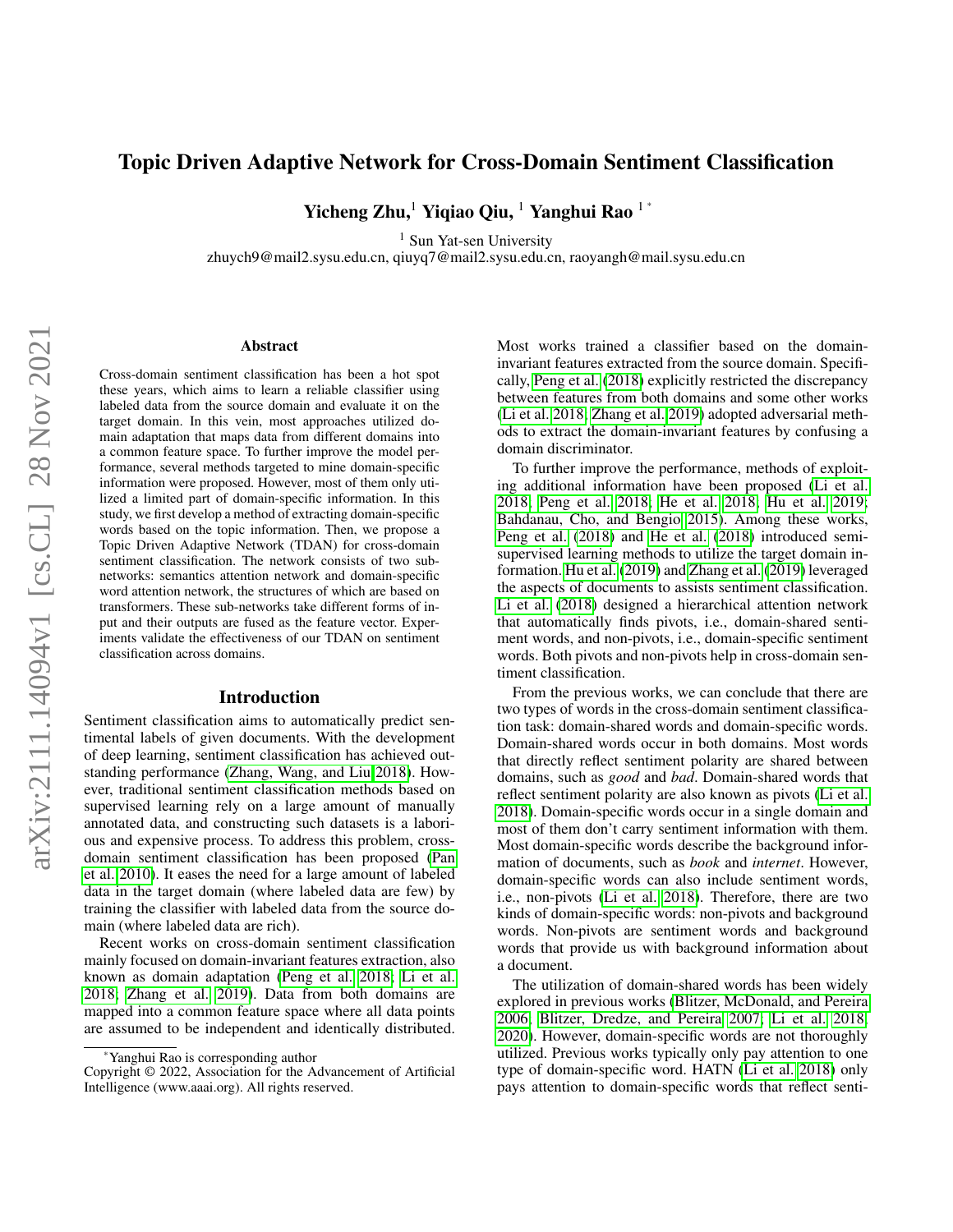ment polarity (i.e., non-pivots) while IATN [\(Zhang et al.](#page-8-1) [2019\)](#page-8-1) only utilizes the aspects of documents to provide background information without considering non-pivots. In fact, both types of domain-specific words provide useful information for sentiment classification because non-pivots provide direct sentiment information and background words would assist the semantics network to decide which aspect should be focused on, as illustrated in [Zhang et al.](#page-8-1) [\(2019\)](#page-8-1).

To utilize both types of domain-specific words, we introduce topics to extract domain-specific words before training the classification network. The benefit of using topics to identify domain-specific words in two domains is that such words can be better captured compared with methods based on word co-occurrences or mutual information. Firstly, topics can help extract both types of domain-specific words while methods based on word co-occurrences or mutual information might fail to capture both types. Secondly, the proposed method helps capture polysemous words such as "right". When "right" means "correct", it is a domainshared word. On the other hand, the above word is domainspecific when it means "interest". The topic model performs soft clustering on words which means that the same word occurring in different topics may hold different semantics and this helps to separate the different semantics of the polysemous words, deciding whether it is domain-shared or domain-specific. Particularly, we calculate topic occurrence possibilities in two domains to decide whether a topic is specific to a domain and check every word's most related topic to decide whether it is domain-specific. Domain-specific words are encoded using the domain-specific word attention network to generate feature vectors. The reason why we do not extract domain-shared words is that previous works [\(Li et al. 2017,](#page-7-9) [2018\)](#page-7-2) showed that attention-based networks combined with domain adaptation methods would automatically capture pivots. Therefore, the semantics sub-network in our work that takes original documents as input can utilize domain-shared words, and an extra sub-network that takes domain-shared words as input is unnecessary.

Based on the extracted domain-specific words, we propose a *Topic Driven Domain Adaptation Network* (TDAN) for cross-domain sentiment classification. TDAN incorporates domain-specific information to enhance the model performance. It consists of two sub-networks: semantics attention network and domain-specific word attention network. The sub-networks use different forms of inputs and the output vectors of each network are fused as the final feature vector. Then, the network adopts the adversarial method [\(Good](#page-7-10)[fellow et al. 2014\)](#page-7-10) to map the feature vector into a domaininvariant space.

The main contributions are summarized as follows:

- Our work is the first one to utilize the topic model to extract domain-specific words.
- Our work is the first one to utilize both types of domainspecific words for cross-domain sentiment classification.
- We develop a novel network that combines different forms of input to classify sentiments across domains.

## Related Work

Domain adaption: The fundamental problem of crossdomain learning is that the source and target domains hold different data distributions. Directly employing a classifier trained with source domain data shows low performance because of the varied data distributions in the target domain. Therefore, domain adaptation is proposed to reduce the discrepancy between two distributions. In a preliminary study, [Blitzer, McDonald, and Pereira](#page-7-6) [\(2006\)](#page-7-6) proposed Structural Correspondence Learning (SCL) to classify documents utilizing human-selected pivot feature. The pivot features are shared words between both domains that indicate opinions. Some works [\(Pan et al. 2010;](#page-7-0) [Gu, Li, and Han](#page-7-11) [2011;](#page-7-11) [Li, Zhao, and Lu 2016\)](#page-7-12) further extended the feature selection method. [Ganin et al.](#page-7-13) [\(2016\)](#page-7-13) introduced adversarial learning into domain adaptation. It mapped data from both domains into a domain-invariant domain by fooling a domain discriminator. Some works [\(He et al. 2018;](#page-7-3) [Peng](#page-7-1) [et al. 2018\)](#page-7-1) introduced semi-supervised learning methods to further utilize the target domain-specific information. Other works [\(Li et al. 2017,](#page-7-9) [2018;](#page-7-2) [Hu et al. 2019;](#page-7-4) [Zhang](#page-8-1) [et al. 2019\)](#page-8-1) utilized the attention mechanism. Among them, [Li et al.](#page-7-2) [\(2018\)](#page-7-2) proposed an effective hierarchical attention transfer network (HATN) that automatically locates pivots and non-pivots in both domains. [Zhang et al.](#page-8-1) [\(2019\)](#page-8-1) put forward an interactive attention transfer network (IATN) to utilize the aspects of documents in cross-domain sentiment classification.

Topic model: Topic model [\(Blei, Ng, and Jordan 2003\)](#page-7-14) is a generative probabilistic model for mining the topic distribution of documents. Recently, variational autoencoder [\(Kingma and Welling 2014\)](#page-7-15) based methods have been introduced to topic models which increased the topic construction performance and speed [\(Miao, Yu, and](#page-7-16) [Blunsom 2016;](#page-7-16) [Miao, Grefenstette, and Blunsom 2017;](#page-7-17) [Srivastava and Sutton 2017\)](#page-7-18). Topic model has been applied in many natural language processing (NLP) tasks like text classification [\(Qiuxing, Lixiu, and Jie 2016;](#page-7-19) [Pavlinek and](#page-7-20) [Podgorelec 2017;](#page-7-20) [Wang et al. 2019;](#page-8-2) [Wang and Wang 2020\)](#page-8-3) while it has not yet been applied in cross-domain sentiment classification. In this paper, we mainly adopt LDA [\(Blei,](#page-7-14) [Ng, and Jordan 2003\)](#page-7-14) as our topic encoding network to assist cross-domain sentiment classification. We have also tried other topic models such as prodLDA [\(Srivastava and](#page-7-18) [Sutton 2017\)](#page-7-18) and it turns out that different topic models have little influence on the classification accuracy. Therefore, the experiment results reported in this work are all based on LDA.

Attention mechanism in NLP: The attention mechanism in NLP is firstly used for the machine translation task [\(Bah](#page-7-5)[danau, Cho, and Bengio 2015\)](#page-7-5). It got intuition from the fact that human allocates varied importance to different tokens in a sentence when trying to parse it. Based on the attention mechanism, the transformer [\(Vaswani et al. 2017\)](#page-8-4) puts forward a new kind of attention: self-attention, which allows each token to calculate its relative importance with other tokens. The self-attention mechanism has been proven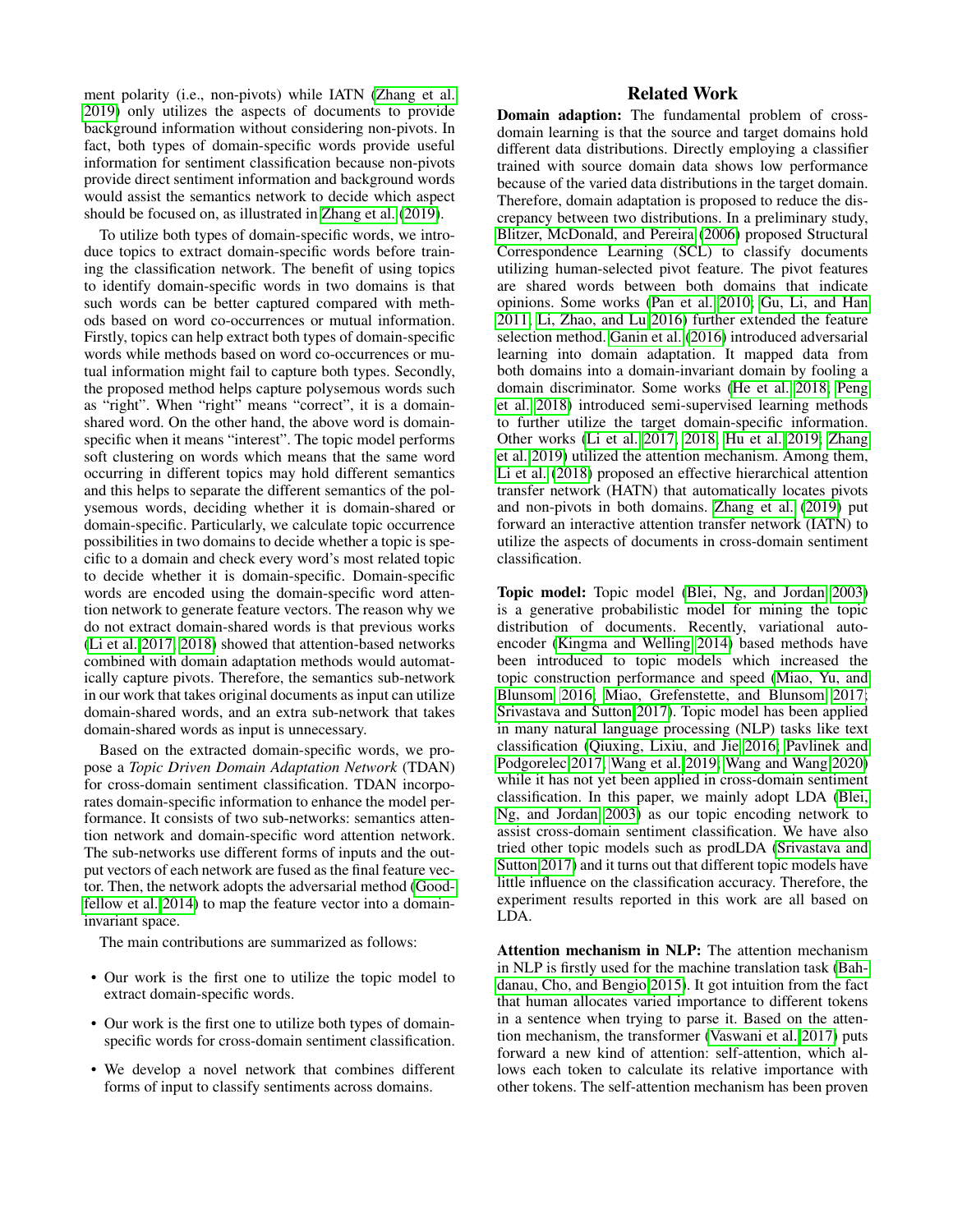<span id="page-2-0"></span>

Figure 1: The framework of TDAN

as effective in many tasks, such as language understanding, text classification and semantic role labeling [\(Vaswani et al.](#page-8-4) [2017;](#page-8-4) [Devlin et al. 2019;](#page-7-21) [Tan et al. 2018\)](#page-8-5). In this paper, the networks are based on transformers [\(Vaswani et al. 2017\)](#page-8-4) and we also utilize the MLP attention mechanism [\(Bah](#page-7-5)[danau, Cho, and Bengio 2015\)](#page-7-5) to get fixed-length feature vectors.

## Topic Driven Adaptive Network

## Problem Definition

There are two domains in our problem: the source domain  $D_s$  and the target domain  $D_t$ .  $X_s$  represents the set of data from  $D_s$  and the dataset size is noted as  $N_s$ .  $X_s$  consists of two subsets, i.e., the labeled subset  $X_s^l$  and the unlabeled subset  $X_s^u$ . Each data point in  $X_s$  is noted as  $x_i^s$  with label  $y_i^s$  if having one. Besides, unlabeled dataset  $X_t$  from  $D_t$  is available and the dataset size is noted as  $N_t$ . Each data point in  $X_t$  is noted as  $x_i^t$ . A data point in  $X_s$  or  $X_t$  is noted as  $x_i$ . In this work, domain-specific words  $X^{sp}$  are extracted for each document. For document  $x_i$ , its corresponding domainspecific words are noted as  $x_i^{sp}$ .

## Network Structure

Before training the network, we generate topics using documents from both domains. For each cross-domain task, domain-specific words are generated. The domain-specific words are treated as unordered sets.

As shown in Figure [1,](#page-2-0) the proposed TDAN consists of two sub-networks: semantics attention network (SAN) and domain-specific word attention network (DSPWAN). Both SAN and DSPWAN utilize the attention mechanism [\(Bah](#page-7-5)[danau, Cho, and Bengio 2015\)](#page-7-5). Moreover, DSPWAN is interactively connected with SAN to provide more background information as in [Zhang et al.](#page-8-1) [\(2019\)](#page-8-1).

## Domain-specific Word Extraction

<span id="page-2-1"></span>Algorithm 1: Domain-specific word extraction process

#### Input:

The average topic occurrence possibility in source domain,  $p_s$ ;

The average topic occurrence possibility in target domain,  $\mathbf{p}_t$ ;

The tolerance bound, tol;

Documents from source and target domains,  $X_s$  and  $X_t$ ;

# Output:

Domain-specific words,  $X^{sp}$ ;

- 1: Initialize two empty topic sets: source domain-specific topic set  $s_{sp_s}$  and target domain-specific topic set  $s_{sp_t}$ ;
- 2: for each topic  $t$  do
- 3: if  $\mathbf{p}_s[t] \mathbf{p}_t[t] > tol$  then
- 4: Insert t into  $s_{sp_s}$ ;
- 5: **else if**  $\mathbf{p}_t[t] \mathbf{p}_s[t] > tol$  then
- 6: Insert t into  $s_{sp_t}$ ;
- 7: end if
- 8: end for
- 9: for each document  $x_s^i$  in  $X_s$  do
- 10: **for** each word  $w_j$  in  $x_s^i$  **do**
- 11: calculate the most related topic  $t_i$  of  $w_i$ ;
- 12: **if**  $t_j$  is in  $s_{sp_s}$  then
- 13: insert  $w_j$  to  $x_i^{sp}$ ;
- 14: end if
- 15: end for
- 16: end for
- 17: Perform similar operations on  $X_t$  to add words to  $X^{sp}$ ;

In our work, domain-specific words are generated using a topic model. The topic model we adopt here is LDA [\(Blei,](#page-7-14) [Ng, and Jordan 2003\)](#page-7-14). After the training process, for each document  $x_i$ , we can obtain its topic distribution vector  $p_i \in \mathbb{R}^k$ , where k is the number of topics.  $p_s^i$  represents topic distribution vectors of source document  $x_s^i$  and  $p_t^i$  represents topic distribution vectors of target document  $\vec{x}_t^i$ . The topic model also provides us with the topic-word distribution matrix  $\beta \in \mathbb{R}^{V \times k}$ , where V is the vocabulary size.

Then, for each cross-domain task, domain-specific words are extracted with the topic model. Algorithm [1](#page-2-1) shows the detailed extraction process, where tol is a hyperparameter. For each topic  $t$  in the topic model, it is classified as the domain-specific topic if the average possibility difference between two domains is larger than tol. For each word  $w_i$  in document  $x_i$ , it is classified as a domain-specific word if its most related topic is a domain-specific one. The most related topic  $t_j$  of a word  $w_j$  in document  $x_i$  is calculated by:

$$
p_d = \beta \odot p_i,
$$
  
\n
$$
t_j = \underset{l}{\arg \max} (p_d[l][w_j]),
$$
\n(1)

where  $p_i$  is the topic distribution vector of  $x_i$ ,  $\beta$  is the topicword distribution matrix and  $p_d \in \mathbb{R}^{V \times k}$  is the unnormalized word-topic distribution matrix, each row of which denotes the topic distribution of a word in the document. An element-wise multiplication operation is performed between  $\beta$  and  $p_i$  to generate matrix  $p_d$ . The most related topic  $t_j$  for word  $w_i$  is the max element in the corresponding row.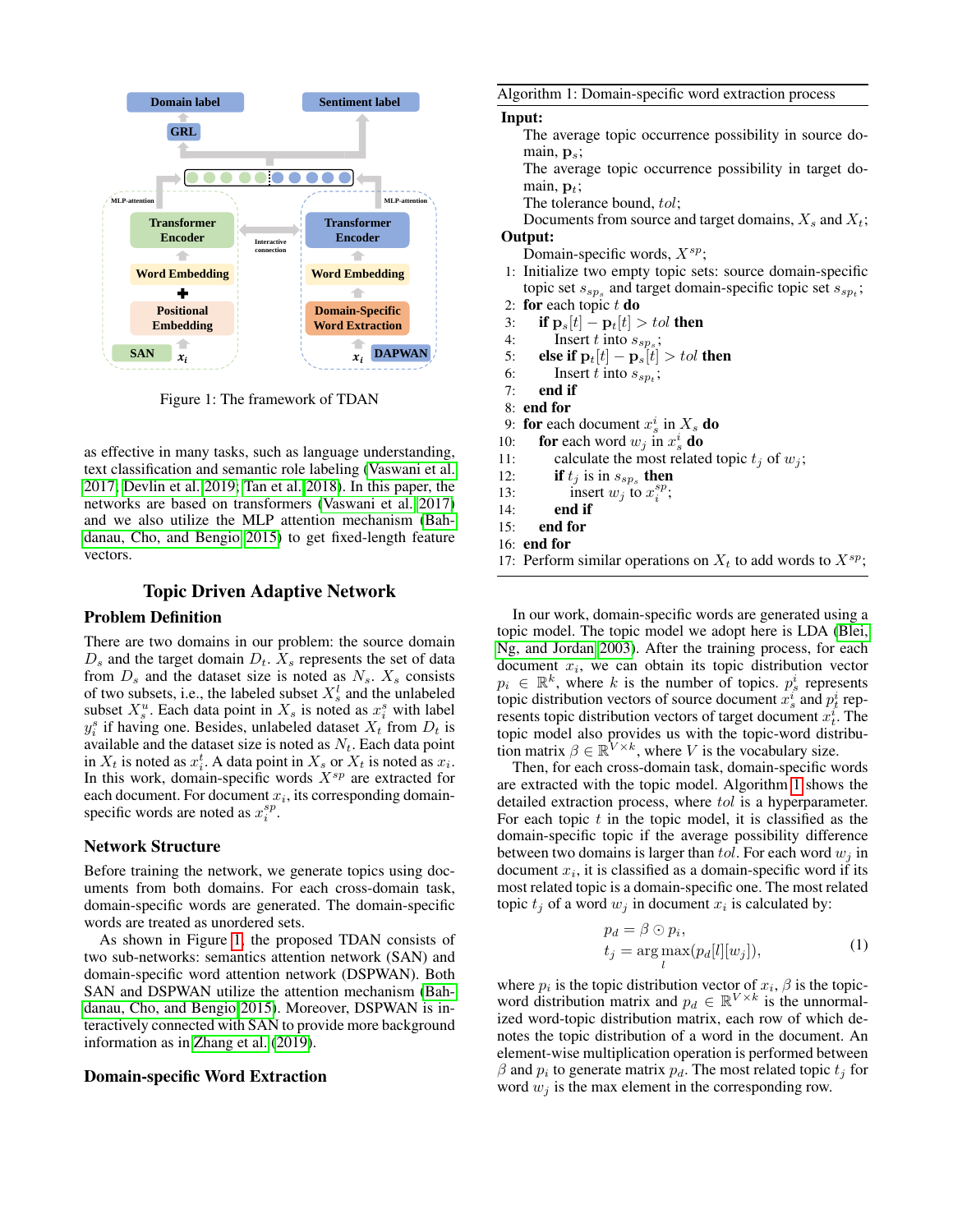The average topic occurrence possibilities in two domains, i.e.,  $\mathbf{p}_s$  and  $\mathbf{p}_t$  are calculated as follows:

$$
\mathbf{p}_s = \frac{1}{N_s} \sum_{i=1}^{N_s} p_s^i,
$$
  

$$
\mathbf{p}_t = \frac{1}{N_t} \sum_{i=1}^{N_t} p_t^i.
$$
 (2)

After conducting the extraction process in Algorithm [1,](#page-2-1) the domain-specific words of a document are obtained. These words are assembled as a sequence and feed into DSP-WAN. The domain-specific word sequence corresponding to a document is noted as  $x_i^{sp} \in \mathbb{R}^{d_{sp}}$ , where  $d_{sp}$  is the sequence length. Since the extracted domain-specific words are sparse in a document and their relative order contains little useful information, we remove positional embedding vectors in DSPWAN.

Also,  $x_i^{sp}$  can be empty while empty input for the attention network is not legal. Therefore, a special token  $\langle \textit{specific\_token} \rangle$  is added to  $x_i^{sp}$  to smooth the input.

### Semantics Attention Network

SAN aims at mining the semantics information from given documents. SAN is based on the attention mechanism. It consists of two components: transformer component [\(Vaswani et al. 2017\)](#page-8-4) and MLP attention layer. The transformer is used to extract the context vector  $C$  from the input document  $x_i$  and the MLP attention layer is used to generate the feature vector used for sentiment classification. For simplicity, we would illustrate the transformer component structure in this section and the MLP-attention layer structure will be introduced in subsequent sections.

In this work, the transformer encoder [\(Vaswani et al.](#page-8-4) [2017\)](#page-8-4) is used as an encoder for documents to generate context vectors. For each word  $w_j$  in the input document  $x_i$ , it is mapped into the embedding space combining the pre-trained word vector  $h_j^e$  and the position embedding vector  $h_j^p$ . The embedding vector  $h_j \in \mathbb{R}^{d_h}$  of each word is calculated as  $h_j = h_j^e + h_j^p$ , where  $h_j^e \in \mathbb{R}^{d_h}$  and  $h_j^p \in \mathbb{R}^{d_h}$ . In our experiment, the position embedding is generated as follows:

$$
PE(pos, 2l) = sin(pos/10000^{2l/d_h}),
$$
  
\n $PE(pos, 2l + 1) = cos(pos/10000^{2l/d_h}),$ \n(3)

where  $pos$  is the position and  $l$  is the dimension. Each embedding vector  $h_j$  of a  $d_l$  length document is stacked together to form the matrix  $H \in \mathbb{R}^{d_l \times d_h}$ . H is encoded using a multi-layer transformer encoder consisting of six multi-head self-attention layers, each followed by a feed-forward layer as in [Vaswani et al.](#page-8-4) [\(2017\)](#page-8-4). Context vector  $C \in \mathbb{R}^{d_l \times d_h}$  is noted as the output of the transformer encoder where each column  $c_j$  in  $C$  represents the context-aware vector of word  $w_i$ .

#### Domain-specific Word Attention Network

DSPWAN aims at encoding domain-specific words to generate the feature vector. Similar to SAN, DSPWAN firstly

utilizes the transformer to encode the input into context vectors. Then, an MLP-attention operation is performed on the context vectors to extract the feature vector. Different from SAN, DSPWAN doesn't include positional embedding in the transformer component because the input domainspecific words are unordered. For each word  $w_j^{sp}$  in  $x_i^{sp}$ , its embedding vector is noted as  $h_j^{sp} \in \mathbb{R}^{d_h}$ . Then, the input document  $x_j^{sp}$  is mapped into the embedding space as  $H^{sp} \in \mathbb{R}^{d_{sp} \times d_h}$ , where  $H^{sp}$  is stacked using each  $h_j^{sp}$ .

Then, the context vector  $C^{sp}$  is generated from  $H^{sp}$  as  $C^{sp} = Transfer(H^{sp})$ , where  $Transformer$  notes the transformer encoder component.

## Interactive Connection

SAN and DSPWAN are interactively connected to allow them to incorporate information from each other as in [Zhang](#page-8-1) [et al.](#page-8-1) [\(2019\)](#page-8-1). Domain-specific words include background information in them and connecting DSPWAN to SAN provides more information for it to utilize. Also, information from SAN enables DSPWAN to better extract useful information from domain-specific words. The specific method is slightly different with [Zhang et al.](#page-8-1) [\(2019\)](#page-8-1) in that the average pooling operation is replaced with an MLP-attention layer. We would introduce the MLP-attention mechanism first before illustrating the interactive connection process.

MLP-attention layer [\(Bahdanau, Cho, and Bengio 2015\)](#page-7-5) generates a fixed-length feature vector  $h \in \mathbb{R}^{d_h}$  using context vector  $C$ .

Firstly, for every context vector  $c_j$  in C, the alignment score  $f(c_j, q)$  with an abstract query  $q \in \mathbb{R}^{d_h}$  is calculated as follows:

$$
f(c_j, q) = w^T \tanh(W^{(1)}c_j + W^{(2)}q), \tag{4}
$$

where  $q \in \mathbb{R}^{d_h}$ ,  $w \in \mathbb{R}^{d_h \times d_h}$ ,  $W^{(1)} \in \mathbb{R}^{d_h \times d_h}$ ,  $W^{(2)} \in$  $\mathbb{R}^{d_h \times d_h}$  are randomly initialized and updated during the training process. q can be viewed as an high level query on the context vectors about "which context vector is important".

Secondly, the weight  $\alpha_i$  of each context vector  $c_j$  is computed as follows:

$$
\alpha_i = \frac{\exp(f(c_j, q))}{\sum_{i=1}^{d_l} \exp(f(c_j, q))}.\tag{5}
$$

Finally, the feature vector  $h$  is calculated as a weighted sum of the context vectors as  $h = \sum_{i=1}^{d_l} \alpha_i c_j$ .

With the MLP-attention layer described above, the pooling vectors of SAN and DSPWAN are generated from context vectors as follows:

$$
h'_{sp} = MLP\_Attention(C),
$$
  
\n
$$
h'_{s} = MLP\_Attention(C^{sp}),
$$
\n(6)

where  $h'_{sp}$  and  $h'_{s}$  are pooling vectors. The pooling vectors contain high-level information of raw documents and domain-specific words, which are added to context vectors as follows:  $\overline{\phantom{0}}$  $\overline{\phantom{a}}$ 

$$
C = concat(C, h_{sp}),
$$
  
\n
$$
C'_{sp} = concat(C^{sp}, h'_{s}),
$$
\n(7)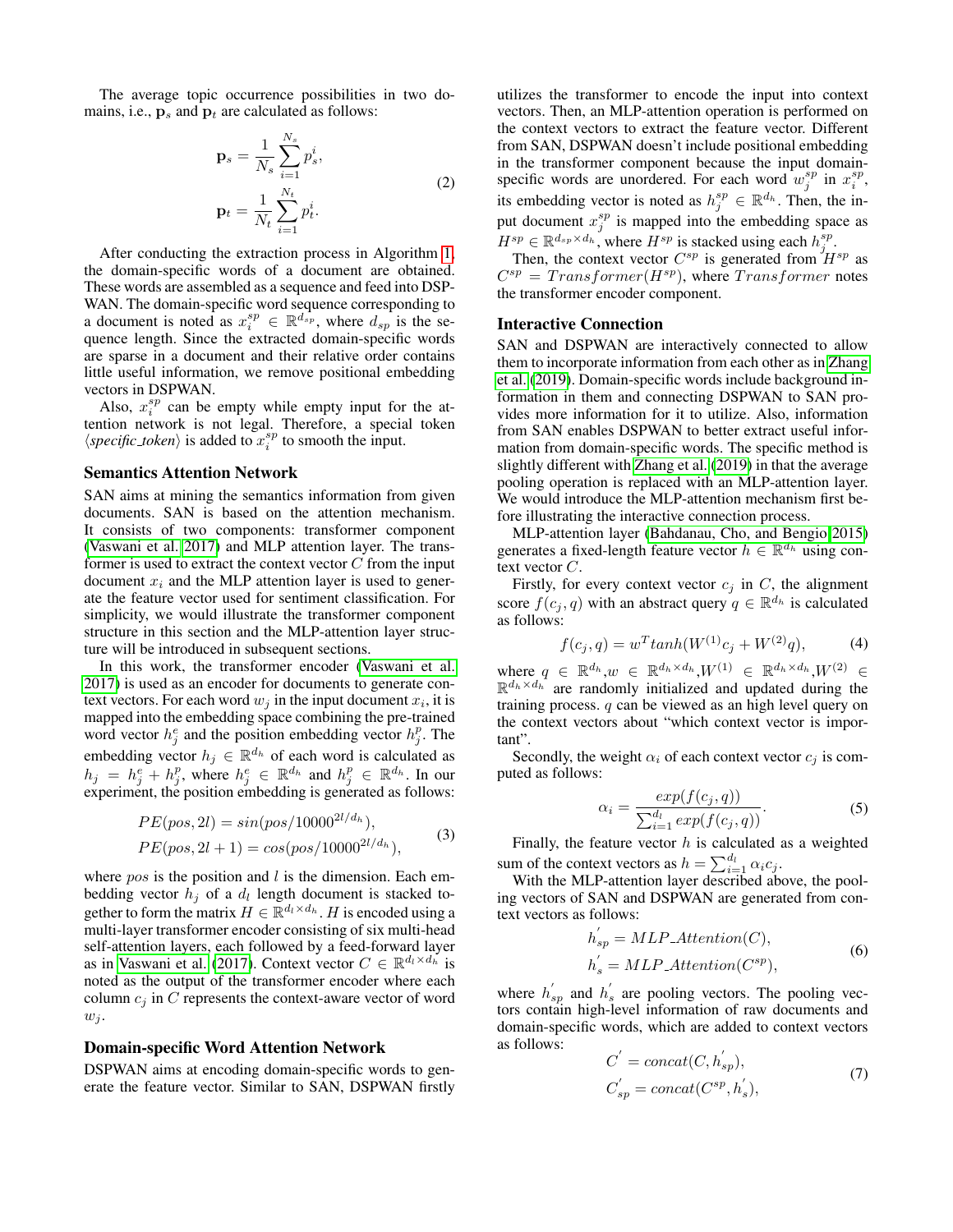where *concat* is the function performing concatenation operation.  $C' \in \mathbb{R}^{(d_l+1)\times d_h}$  and  $C'_{sp} \in \mathbb{R}^{(d_{sp}+1)\times d_h}$  are context vectors containing information from each other. The feature vectors of SAN and DSPWAN are generated from  $C'$  and  $C'_{sp}$  using MLP-attention layers as follows:

$$
h_{sp} = MLP\_Attention(C^{'}),
$$
  
\n
$$
h_s = MLP\_Attention(C^{'}_{sp}),
$$
\n(8)

where  $h_{sp}$  is the output feature vector of DSPWAN and  $h_s$ is the output feature vector of SAN.

#### Sentiment Classification

After generating two feature vectors, we fuse them together and obtain the final feature vector  $h_f \in \mathbb{R}^{d_h}$  as follows:

$$
h_f = relu(W^{(f)}concat(h_s, h_{sp}) + b^{(f)}), \qquad (9)
$$

where  $W^{(f)} \in \mathbb{R}^{d_h \times (2 \ast d_h)}$  and  $b^{(f)} \in \mathbb{R}^{d_h}$  are learnable parameters. Sentiment classification is performed on  $h_f$ . The sentiment prediction vector  $y_c^i \in \mathbb{R}^2$  for the  $i_{th}$  document is calculated as follows:

$$
\hat{y}_c^i = softmax(W^{(c)}h_f + b^{(c)}), \tag{10}
$$

where  $W^{(c)} \in \mathbb{R}^{2 \times d_h}$  and  $b^{(c)} \in \mathbb{R}^2$  are learnable parameters. The sentiment classification loss  $L_{cls}$  is defined by:

$$
L_{cls} = -\frac{1}{N_s + N_t} \sum_{i=1}^{N_s + N_t} L_c(y_c^i, \hat{y}_c^i)
$$
 (11)

where  $\hat{y}_c^i \in \mathbb{R}^2$  is the ground truth label and  $L_c$  is the cross entropy loss function. The sentiment classifier is trained by minimizing  $L_{cls}$ .

## Domain Classification

The domain classifier in TDAN aims to distinguish feature vectors  $h_f$  from different domains. The domain prediction vector  $y_d^i \in \mathbb{R}^2$  for the  $i_{th}$  document is calculated as follows:

$$
y_d = softmax(W^{(d)}h_f + b^{(d)}), \qquad (12)
$$

where  $W^{(d)} \in \mathbb{R}^{2 \times d_h}$  and  $b^{(d)} \in \mathbb{R}^2$  are learnable parameters of the domain classifier. Domain classification loss  $L_{dom}$  is defined by the cross-entropy loss:

$$
L_{dom} = -\frac{1}{N_s + N_t} \sum_{i=1}^{N_s + N_t} L_c(y_d^i, \hat{y}_d^i), \tag{13}
$$

where  $\hat{y}_d^i \in \{0, 1\}$ .  $\hat{y}_d^i$  is the ground truth label and  $L_c$  is the cross entropy loss function. The domain classifier is trained by minimizing  $L_{dom}$ .

Besides, a Gradient Reversal Layer (GRL) is added before the domain classifier [\(Ganin et al. 2016\)](#page-7-13). Mathematically, GRL is defined as  $Q_{\lambda}(x) = x$  with a reversal gradient  $\frac{\partial Q_{\lambda}(x)}{\partial x} = -\lambda x$ . Training with GRL is adversarial because the domain classifier would try to distinguish feature vectors from different domains while the reversed gradient helps the generator produce indistinguishable feature vectors. This is how domain adaptation is performed in our work. Ideally, the generator in TDAN would generate feature vectors in a common feature space.

### Training Strategy

Our model is trained by minimizing the loss item  $L_{total}$ , which is calculated as  $L_{total} = L_{cls} + \rho L_{dom}$ .  $\rho$  is a hyperparameter to balance the relative importance of loss items. The sentiment classification is performed only in source labeled data, therefore  $L_{cls}$  is calculated with  $X_s^l$ . The domain classification utilizes all data points in  $X_s^l$  and  $X_t$ , therefore  $L_{dom}$  is calculated with  $X_s^l$  and  $X_t$ . Each mini-batch in training steps contains balanced data points from the source and target domains.

## Experiments

## **Datasets**

Our network is evaluated on the Amazon reviews dataset [\(Blitzer, Dredze, and Pereira 2007\)](#page-7-7) and the Yelp reviews dataset<sup>[1](#page-4-0)</sup>. The Amazon reviews dataset contains reviews from four domains: Book(B), DVD (D), Electronics (E), and Kitchen appliances (K). Each domain contains 6000 reviews, where 3000 reviews are positive (higher than 3 stars) and 3000 reviews are negative (lower than 3 stars). Besides, each domain contains lots of unlabeled data. The Yelp reviews dataset contains 8635403 restaurant reviews and each review is attached with a score from 1 to 5. A review is treated as positive if its score is higher than 3 and negative if lower or equal to 3. The Yelp reviews dataset is treated as a unique domain (Y). In experiments, 3000 positive reviews and 3000 negative reviews are randomly selected from the Yelp dataset to keep the same domain data size as the Amazon reviews dataset. Based on the five domains in two datasets, we construct twenty cross-domain tasks, each noted by  $A \rightarrow B$  where A is the source domain and B is the target domain. The cross-domain tasks between two datasets can help avoid bias on a single dataset.

#### Experimental Settings

In our experiment, word embedding dimension  $d_w$  is set to 300 and we adopt pretrained word embeddings provided by Google<sup>[2](#page-4-1)</sup>. The dimension of hidden vector  $d_h$  is set to 300. The tolerance bound  $tol$  is set to 0.08. The topic number  $k$ is set to 50. The hyperparameter  $\rho$  is set to 1. All model weights are xavier initialized [\(Glorot and Bengio 2010\)](#page-7-22). Model weights are optimized using the ADAM optimizer [\(Kingma and Ba 2015\)](#page-7-23) with a learning rate of 0.0002 and weight decay rate of 5e-5. Dropout [\(Srivastava et al. 2014\)](#page-7-24) is adopted and the dropout rate is set to 0.25. The adaptation rate  $\lambda$  is increased as  $\lambda = min(\frac{2}{1+exp(-10\frac{t}{T})}-1, 0.1)$  where  $t$  is the current epoch, and  $T$  is the maximum epoch which is set to 50. The self-attention layer number is 6 for SAN and 3 for DSPWAN. The multi-head number of self-attention is 4 for each sub-network.

The model is trained using mini-batch. Considering the varied size of data points needed for calculating each loss, a batch size of 40 is used, with 20 data points coming from  $X_s$  and 20 data points coming from  $X_t$ .  $L_{cls}$  is calculated

<span id="page-4-0"></span><sup>1</sup> https://www.yelp.com/dataset

<span id="page-4-1"></span><sup>&</sup>lt;sup>2</sup>https://code.google.com/archive/p/word2vec/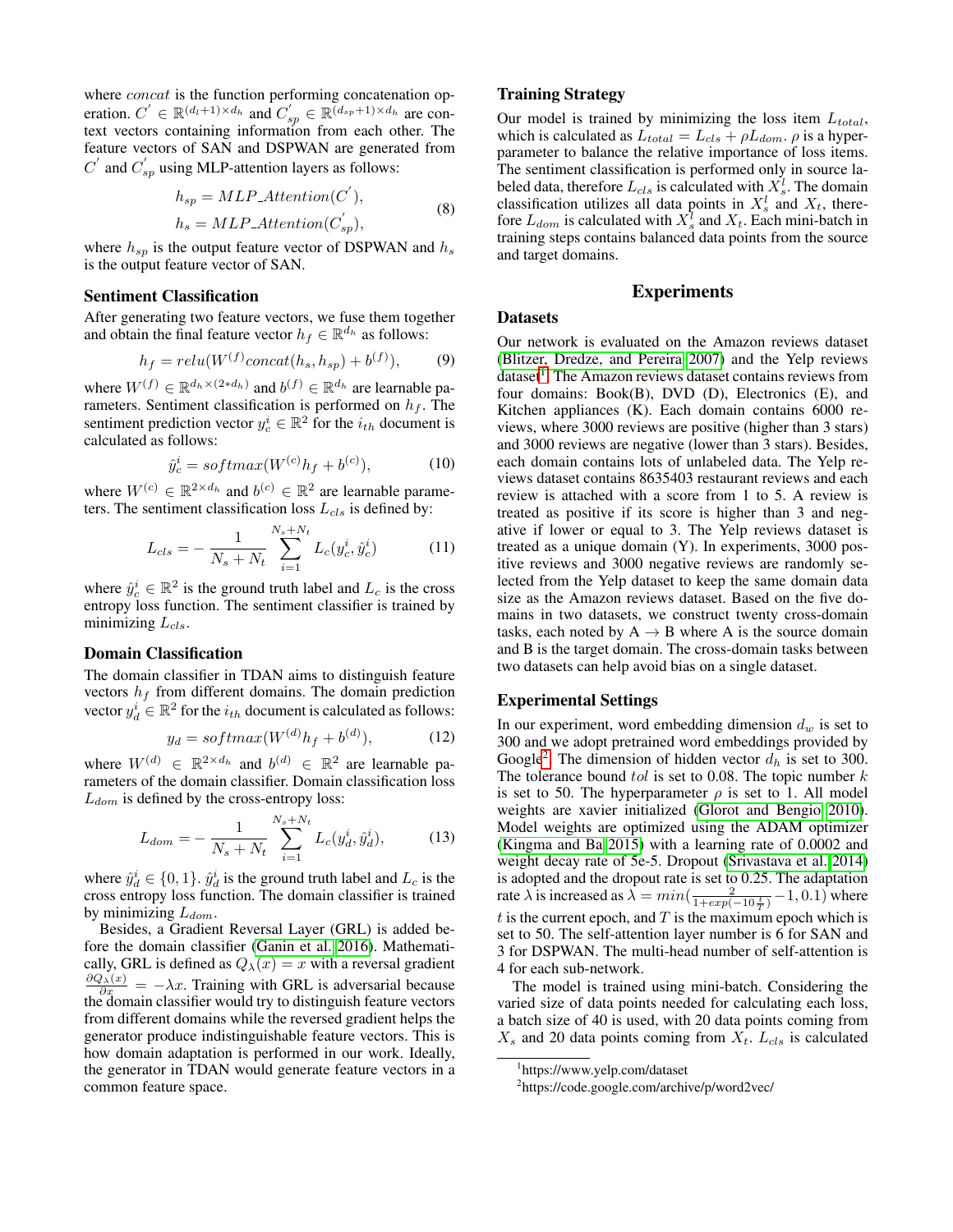<span id="page-5-0"></span>

|                   | <b>Baselines</b> |            |             |                   |             |             | Our Methods |       |       |             |
|-------------------|------------------|------------|-------------|-------------------|-------------|-------------|-------------|-------|-------|-------------|
| <b>Task</b>       | <b>SCL</b>       | <b>SFA</b> | <b>DANN</b> | HATN <sub>h</sub> | <b>IATN</b> | <b>ACAN</b> | <b>TPT</b>  | TDAN- | TDAN  | <b>TDAN</b> |
| $B \rightarrow D$ | 0.803            | 0.826      | 0.827       | 0.863             | 0.868       | 0.865       | 0.828       | 0.871 | 0.868 | 0.869       |
| $B \rightarrow E$ | 0.742            | 0.771      | 0.804       | 0.851             | 0.854       | 0.8278      | 0.806       | 0.848 | 0.853 | 0.859       |
| $B\rightarrow K$  | 0.774            | 0.786      | 0.843       | 0.852             | 0.859       | 0.848       | 0.833       | 0.842 | 0.861 | 0.862       |
| $D \rightarrow B$ | 0.764            | 0.802      | 0.825       | 0.865             | 0.859       | 0.8622      | 0.826       | 0.868 | 0.864 | 0.864       |
| $D \rightarrow E$ | 0.740            | 0.765      | 0.809       | 0.856             | 0.842       | 0.8342      | 0.819       | 0.844 | 0.852 | 0.854       |
| $D \rightarrow K$ | 0.757            | 0.778      | 0.849       | 0.865             | 0.858       | 0.840       | 0.824       | 0.841 | 0.858 | 0.866       |
| $E \rightarrow B$ | 0.703            | 0.727      | 0.774       | 0.819             | 0.809       | 0.8184      | 0.772       | 0.821 | 0.829 | 0.840       |
| $E \rightarrow D$ | 0.724            | 0.756      | 0.781       | 0.838             | 0.815       | 0.825       | 0.812       | 0.816 | 0.839 | 0.842       |
| $E \rightarrow K$ | 0.823            | 0.845      | 0.881       | 0.886             | 0.891       | 0.899       | 0.867       | 0.895 | 0.890 | 0.897       |
| $K \rightarrow B$ | 0.704            | 0.733      | 0.718       | 0.835             | 0.836       | 0.8182      | 0.771       | 0.832 | 0.842 | 0.844       |
| $K\rightarrow D$  | 0.737            | 0.758      | 0.789       | 0.841             | 0.839       | 0.8274      | 0.799       | 0.823 | 0.836 | 0.844       |
| $K \rightarrow E$ | 0.824            | 0.844      | 0.846       | 0.878             | 0.882       | 0.8784      | 0.874       | 0.877 | 0.878 | 0.893       |
| <b>AVG</b>        | 0.758            | 0.782      | 0.812       | 0.854             | 0.850       | 0.845       | 0.819       | 0.849 | 0.856 | 0.861       |

Table 1: Classification accuracy on the Amazon reviews dataset.

<span id="page-5-1"></span>

|                   | <b>Baselines</b> |            |             |                   |             |             | Our Methods |       |          |             |
|-------------------|------------------|------------|-------------|-------------------|-------------|-------------|-------------|-------|----------|-------------|
| Task              | <b>SCL</b>       | <b>SFA</b> | <b>DANN</b> | HATN <sub>h</sub> | <b>IATN</b> | <b>ACAN</b> | <b>TPT</b>  | TDAN- | $TDAN_f$ | <b>TDAN</b> |
| $B \rightarrow Y$ | 0.776            | 0.768      | 0.835       | 0.868             | 0.869       | 0.852       | 0.850       | 0.862 | 0.870    | 0.871       |
| $D \rightarrow Y$ | 0.749            | 0.791      | 0.815       | 0.869             | 0.871       | 0.876       | 0.870       | 0.872 | 0.882    | 0.876       |
| $E \rightarrow Y$ | 0.747            | 0.743      | 0.803       | 0.873             | 0.852       | 0.872       | 0.864       | 0.874 | 0.889    | 0.885       |
| $K \rightarrow Y$ | 0.753            | 0.793      | 0.821       | 0.869             | 0.884       | 0.872       | 0.840       | 0.880 | 0.883    | 0.887       |
| $Y \rightarrow B$ | 0.712            | 0.735      | 0.750       | 0.821             | 0.819       | 0.809       | 0.762       | 0.809 | 0.818    | 0.823       |
| $Y \rightarrow D$ | 0.704            | 0.704      | 0.756       | 0.812             | 0.818       | 0.813       | 0.752       | 0.825 | 0.825    | 0.833       |
| $Y \rightarrow E$ | 0.738            | 0.761      | 0.775       | 0.841             | 0.859       | 0.823       | 0.751       | 0.833 | 0.840    | 0.844       |
| $Y \rightarrow K$ | 0.748            | 0.791      | 0.783       | 0.851             | 0.857       | 0.834       | 0.796       | 0.842 | 0.851    | 0.863       |
| <b>AVG</b>        | 0.741            | 0.761      | 0.792       | 0.851             | 0.854       | 0.843       | 0.810       | 0.850 | 0.857    | 0.860       |

Table 2: Classification accuracy between Amazon reviews dataset and Yelp reviews dataset.

on the 20 data points from  $X_s$ .  $L_{dom}$  are calculated on the full mini-batch.

We randomly select 1000 data points from the target domain as the development set and the other 5000 data points as the testing set. The positive and negative instances in the development and testing sets are balanced. We perform early stop in training when evaluation results no longer increase for 10 epochs. Also, the hyperparameters mentioned above are selected using the development set.

#### Baselines

- **SCL** [\(Blitzer, Dredze, and Pereira 2007\)](#page-7-7) induces correspondences among features from different domains for sentiment classfication.
- **SFA** [\(Pan et al. 2010\)](#page-7-0) is a linear method which aligns no-pivots from different domains into unified clusters via pivots.
- DANN [\(Ganin et al. 2016\)](#page-7-13) is an adversarial domainadaptation method. It performs domain adaptation on reviews encoded in 5000 dimensional feature vectors of unigrams and bigrams.
- HATN<sup>h</sup> [\(Li et al. 2018\)](#page-7-2) is a hierarchy attention network for cross-domain sentiment classification. Considering that  $HATN<sup>h</sup>$  performs better than HATN in [Li et al.](#page-7-2)

[\(2018\)](#page-7-2), it is used in our experiments.

- IATN [\(Zhang et al. 2019\)](#page-8-1) is an attention-based network which combines aspect information to help with the sentiment classification task.
- ACAN [\(Qu et al. 2019\)](#page-7-25) is a method which enhances category consistency between the source domain and the target domain using two seperate classifiers.
- **TPT** [\(Li et al. 2020\)](#page-7-8) is a method of learning pivots and representations simultaneously using a pivot selector and a transferable transformer. Sentiment classification is performed on these domain-invariant representations.

## Result Analysis

Following the typical experiment settings in previous works [\(Li et al. 2017,](#page-7-9) [2018;](#page-7-2) [Zhang et al. 2019\)](#page-8-1), we adopt classification accuracy as the evaluation metric. Table [1](#page-5-0) shows crossdomain task results on the Amazon review dataset and Table [2](#page-5-1) shows the cross-domain task results between two datasets. TDAN<sub>f</sub> is a variant of TDAN by simply fusing  $h_s$  with  $h_{sp}$  without applying the interactive interaction. TDAN- is a variant of TDAN by only using SAN. According to Table [1](#page-5-0) and Table [2,](#page-5-1) TDAN outperforms previous methods. The traditional method SCL and SFA show limited performance. The methods based on adversarial domain adaptation and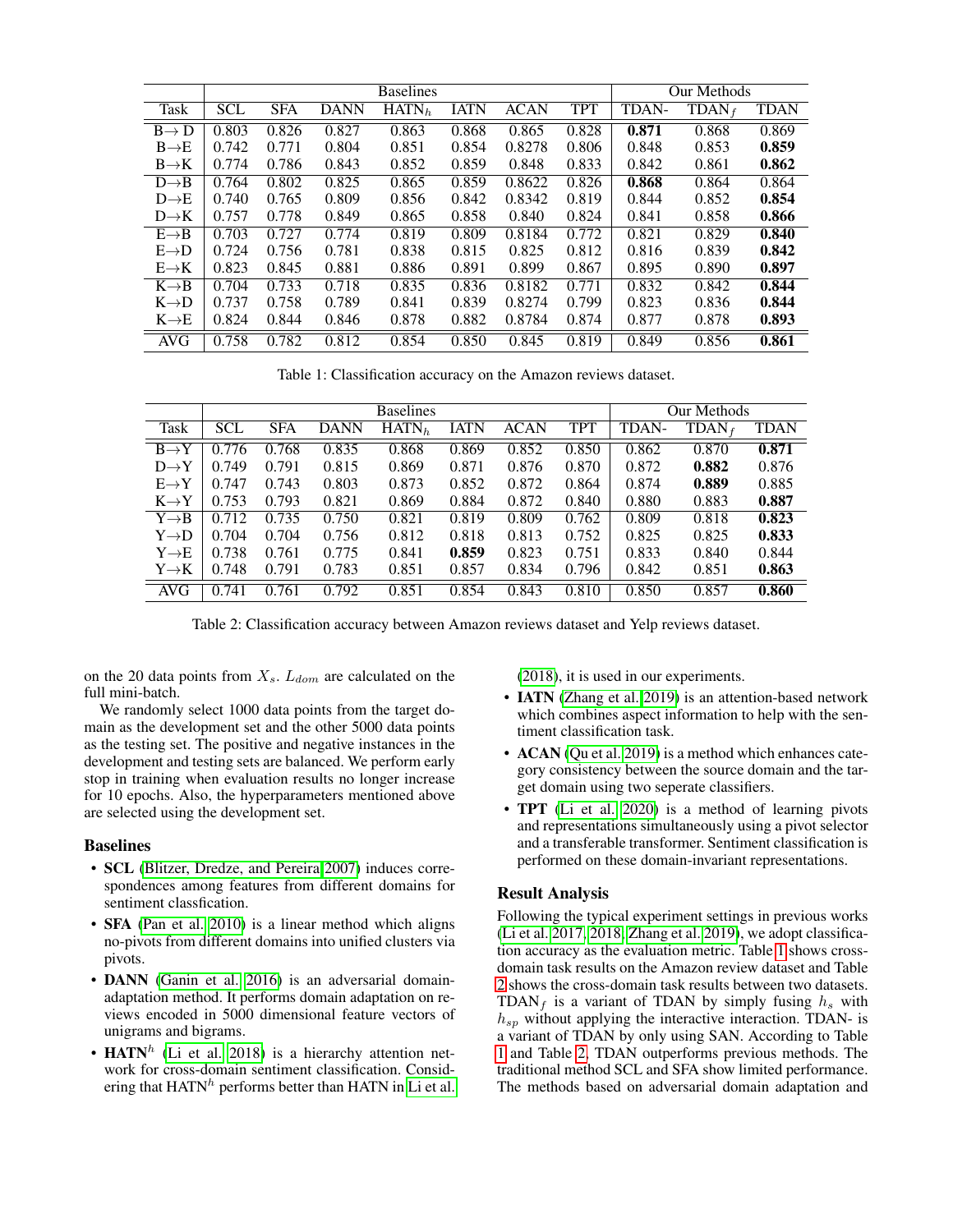<span id="page-6-0"></span>

| books domain:                                                                                                                                                                                           | kitchen domain:                                                                                                                                                          |  |  |  |  |
|---------------------------------------------------------------------------------------------------------------------------------------------------------------------------------------------------------|--------------------------------------------------------------------------------------------------------------------------------------------------------------------------|--|--|--|--|
| document:<br>should be recommended reading, for everyone<br>interested in this subject, patrick heron has done<br>an excellent job explaining the nephilim.<br>this book has answered all my questions. | document:<br>best thing ever, one cup of coffee at a time doesn't<br>get better than this. perfect for a household<br>of coffee drinkers that wake up at different times |  |  |  |  |
| domain-specific words:<br>reading interested patrick heron nephilim<br>book subject questions                                                                                                           | domain-specific words:<br>cup coffee drinkers                                                                                                                            |  |  |  |  |

Table 3: Attention visualization of two samples in B $\rightarrow$ K task. The left column is a document from the books domain and the right column is a document from the kitchen domain. Their domain-specific words are also included.

deep learning witness significant performance improvement, most of which obtain over 80% average classification accuracy. The model proposed by us shows a significant increase in performance. TDAN outperforms DANN by 4.9%, HATN<sub>h</sub> by 0.7%, IATN by 1.1%, ACAN by 1.6%, TPT by 4.2% on the Amazon reviews dataset. It outperforms DANN by 6.8%, HATN<sub>h</sub> by 0.9%, IATN by 0.6%, ACAN by 1.7%, TPT by 5% on the cross-dataset experiments.

We have also compared our model with the method based on pre-training language models. BERT-DAAT [\(Du et al.](#page-7-26) [2020\)](#page-7-26) is a cross-domain sentiment classification method based on BERT and we evaluate its performance on the Amazon reviews dataset and the Yelp reviews dataset. It achieves the average classification accuracy of 89.7% on the Amazon reviews dataset and 89.4% on the Yelp reviews dataset. However, it requires much more training time and graphic card memory. A single cross-domain task in BERT-DAAT costs about 3 hours to finish on two Nvidia V100 graphic cards (32GB memory for each card) while TDAN costs 1 hour for a single cross-domain task using two Nvidia 1080Ti graphic cards (11GB memory for each card). Therefore, our model saves training time and device memory.

To validate the effect of our improvement on TDAN- , we compare several variants of TDAN with it. First of all, TDAN<sub>f</sub> outperforms TDAN- by 0.7% on both datasets. The reason behind this is that DSPWAN can utilize both kinds of domain-specific words, i.e., non-pivots and background words, to assist with sentiment classification. Moreover, TDAN outperforms  $TDAN_f$  by 0.5% and 0.3%, showing that the introduction of interactive connection enables sub-networks to gain information from each other and thus improve the model performance.

#### Attention Visualization

To show that TDAN can develop different attention strategies for different forms of input, we visualize the attention score of the MLP-attention layer in Table [3.](#page-6-0) We can see that the semantics attention network pays attention to pivots, such as *excellent* and *perfect*. It also notices words that affect the sentence semantics, such as *doesn't*. The domainspecific word attention network pays attention to both background words and non-pivots. For example, the right document in Table [3](#page-6-0) does not contain non-pivots in its domain-

<span id="page-6-1"></span>

|                 | <b>HATN</b> | <b>IATN</b> | <b>TDAN</b> |
|-----------------|-------------|-------------|-------------|
| Amazon          | 0.859       | 0.855       | 0.861       |
| Amazon and Yelp | 0.857       | 0.856       | 0.859       |

Table 4: Influence of different domain-specific word extraction methods on classification accuracy. The average accuracy on two datasets are reported.

specific words and the domain-specific word attention network pays attention to background words such as *coffee* and *drinkers*. However, the left document in Table [3](#page-6-0) contains non-pivots *interested* therefore the domain-specific word attention network pays most attention to it while allocating lower attention scores to other background words. This ability to pay attention to both background words and non-pivots is crucial for sentiment classification.

#### Influnce of Domain-specific Word Extraction

To show the effect of our topic-based domain-specific word extraction method, we compare it with the other two methods from HATN and IATN. In HATN, non-pivots in NP-net are treated as domain-specific words. In IATN, aspects are treated as domain-specific words. To be fair, we use the same model, TDAN, to encode the input generated using different methods. The average accuracy results are reported in Table [4.](#page-6-1) It has been shown that our methods witness improvements in classification accuracy. The reason is that our method includes both non-pivots and background words in the extracted domain-specific words for sentiment classification.

#### Conclusions

In this work, we proposed a novel network TDAN for crossdomain sentiment classification. A new domain-specific word extraction method based on the topic information was proposed, aiming to assist sentiment classification. Specifically, both types of domain-specific words are included. Additionally, we utilize both self-attention and MLP-attention mechanisms to build TDAN. The experiment results witness improved classification performance on two datasets. Also, the experiment results show that our domain-specific word extraction method outperforms previous ones.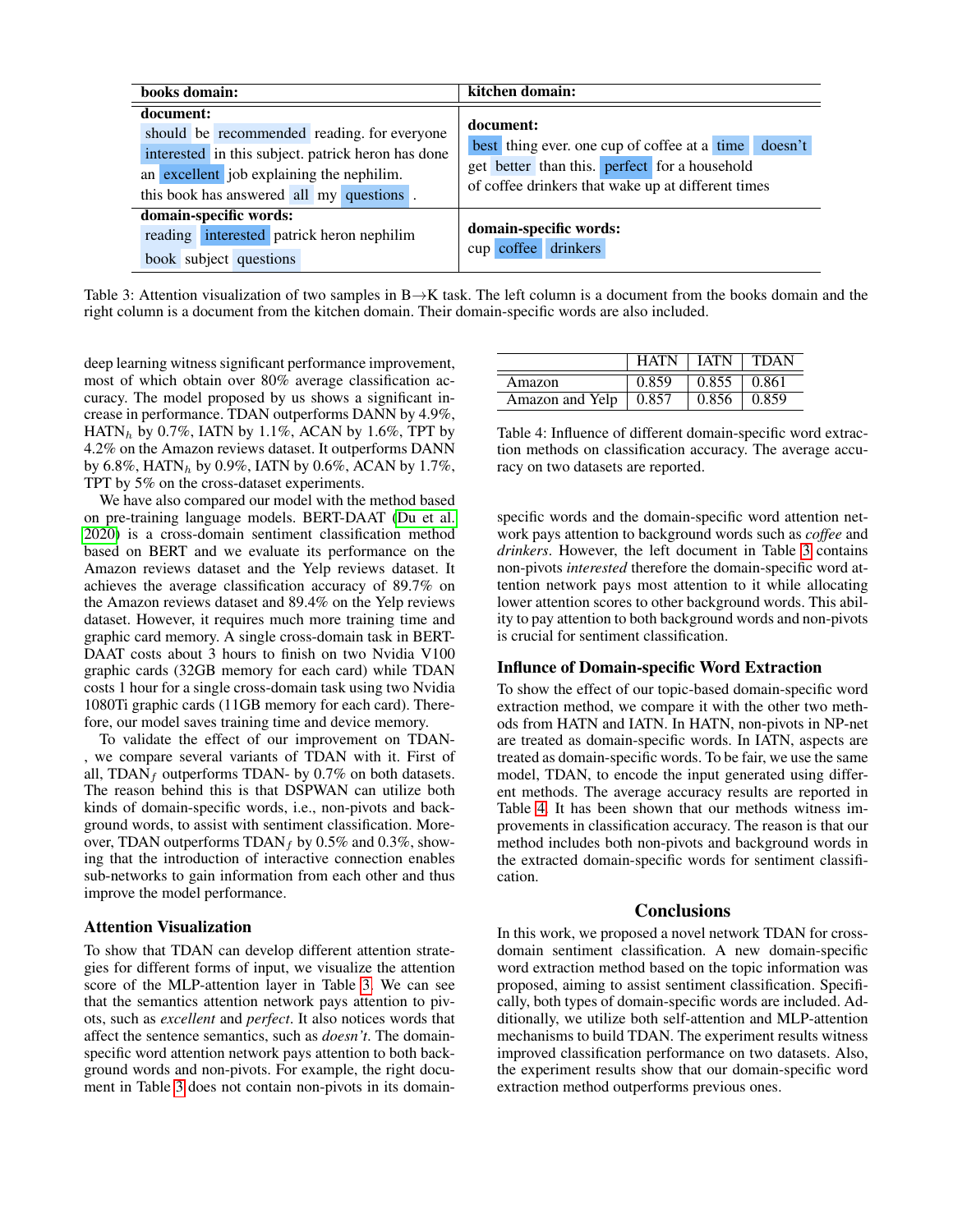## References

<span id="page-7-5"></span>Bahdanau, D.; Cho, K.; and Bengio, Y. 2015. Neural machine translation by jointly learning to align and translate. In *Proceedings of the 3rd International Conference on Learning Representations*.

<span id="page-7-14"></span>Blei, D. M.; Ng, A. Y.; and Jordan, M. I. 2003. Latent dirichlet allocation. *Journal of Machine Learning Research*, 3: 993–1022.

<span id="page-7-7"></span>Blitzer, J.; Dredze, M.; and Pereira, F. 2007. Biographies, bollywood, boom-boxes and blenders: Domain adaptation for sentiment classification. In *Proceedings of the 45th Annual Meeting of the Association for Computational Linguistics*, 440–447.

<span id="page-7-6"></span>Blitzer, J.; McDonald, R. T.; and Pereira, F. 2006. Domain adaptation with structural correspondence learning. In *Proceedings of the 2006 Conference on Empirical Methods in Natural Language Processing*, 120–128.

<span id="page-7-21"></span>Devlin, J.; Chang, M.; Lee, K.; and Toutanova, K. 2019. BERT: Pre-training of deep bidirectional transformers for language understanding. In *Proceedings of the 2019 Conference of the North American Chapter of the Association for Computational Linguistics: Human Language Technologies*, 4171–4186.

<span id="page-7-26"></span>Du, C.; Sun, H.; Wang, J.; Qi, Q.; and Liao, J. 2020. Adversarial and domain-aware BERT for cross-domain sentiment analysis. In *Proceedings of the 58th Annual Meeting of the Association for Computational Linguistics*, 4019–4028.

<span id="page-7-13"></span>Ganin, Y.; Ustinova, E.; Ajakan, H.; Germain, P.; Larochelle, H.; Laviolette, F.; Marchand, M.; and Lempitsky, V. S. 2016. Domain-adversarial training of neural networks. *Journal of Machine Learning Research*, 17: 59:1–59:35.

<span id="page-7-22"></span>Glorot, X.; and Bengio, Y. 2010. Understanding the difficulty of training deep feedforward neural networks. In *Proceedings of the 13th International Conference on Artificial Intelligence and Statistics*, 249–256.

<span id="page-7-10"></span>Goodfellow, I. J.; Pouget-Abadie, J.; Mirza, M.; Xu, B.; Warde-Farley, D.; Ozair, S.; Courville, A. C.; and Bengio, Y. 2014. Generative adversarial nets. In *Proceedings of the 27th Annual Conference on Neural Information Processing Systems*, 2672–2680.

<span id="page-7-11"></span>Gu, Q.; Li, Z.; and Han, J. 2011. Joint feature selection and subspace learning. In *Proceedings of the 22nd International Joint Conference on Artificial Intelligence*, 1294–1299.

<span id="page-7-3"></span>He, R.; Lee, W. S.; Ng, H. T.; and Dahlmeier, D. 2018. Adaptive semi-supervised learning for cross-domain sentiment classification. In *Proceedings of the 2018 Conference on Empirical Methods in Natural Language Processing*, 3467–3476.

<span id="page-7-4"></span>Hu, M.; Wu, Y.; Zhao, S.; Guo, H.; Cheng, R.; and Su, Z. 2019. Domain-invariant feature distillation for cross-Domain sentiment classification. In *Proceedings of the 2019 Conference on Empirical Methods in Natural Language Processing and the 9th International Joint Conference on Natural Language Processing*, 5558–5567.

<span id="page-7-23"></span>Kingma, D. P.; and Ba, J. 2015. Adam: A method for stochastic optimization. In *Proceedings of the 3rd International Conference on Learning Representations*.

<span id="page-7-15"></span>Kingma, D. P.; and Welling, M. 2014. Auto-encoding variational bayes. In *Proceedings of the 2nd International Conference on Learning Representations*.

<span id="page-7-12"></span>Li, J.; Zhao, J.; and Lu, K. 2016. Joint feature selection and structure preservation for domain adaptation. In *Proceedings of the 25th International Joint Conference on Artificial Intelligence*, 1697–1703.

<span id="page-7-8"></span>Li, L.; Ye, W.; Long, M.; Tang, Y.; Xu, J.; and Wang, J. 2020. Simultaneous learning of pivots and representations for cross-domain sentiment classification. In *Proceedings of the Thirty-Fourth AAAI Conference on Artificial Intelligence*, 8220–8227.

<span id="page-7-2"></span>Li, Z.; Wei, Y.; Zhang, Y.; and Yang, Q. 2018. Hierarchical attention transfer network for cross-domain sentiment classification. In *Proceedings of the 32nd AAAI Conference on Artificial Intelligence*, 5852–5859.

<span id="page-7-9"></span>Li, Z.; Zhang, Y.; Wei, Y.; Wu, Y.; and Yang, Q. 2017. Endto-End Adversarial Memory Network for Cross-domain Sentiment Classification. In Sierra, C., ed., *Proceedings of the 26th International Joint Conference on Artificial Intelligence*, 2237–2243.

<span id="page-7-17"></span>Miao, Y.; Grefenstette, E.; and Blunsom, P. 2017. Discovering discrete latent topics with neural variational inference. In *Proceedings of the 34th International Conference on Machine Learning*, 2410–2419.

<span id="page-7-16"></span>Miao, Y.; Yu, L.; and Blunsom, P. 2016. Neural variational inference for text processing. In *Proceedings of the 33nd International Conference on Machine Learning*, 1727–1736.

<span id="page-7-0"></span>Pan, S. J.; Ni, X.; Sun, J.; Yang, Q.; and Chen, Z. 2010. Cross-domain sentiment classification via spectral feature alignment. In *Proceedings of the 19th International Conference on World Wide Web*, 751–760.

<span id="page-7-20"></span>Pavlinek, M.; and Podgorelec, V. 2017. Text classification method based on self-training and LDA topic models. *Expert Systems with Applications*, 80: 83–93.

<span id="page-7-1"></span>Peng, M.; Zhang, Q.; Jiang, Y.; and Huang, X. 2018. Crossdomain sentiment classification with target domain specific information. In *Proceedings of the 56th Annual Meeting of the Association for Computational Linguistics*, 2505–2513.

<span id="page-7-19"></span>Qiuxing, C.; Lixiu, Y.; and Jie, Y. 2016. Short text classification based on LDA topic model. In *Proceedings of the 2016 International Conference on Audio, Language and Image Processing*, 749–753.

<span id="page-7-25"></span>Qu, X.; Zou, Z.; Cheng, Y.; Yang, Y.; and Zhou, P. 2019. Adversarial category alignment network for cross-domain sentiment classification. In *Proceedings of the 2019 Conference of the North American Chapter of the Association for Computational Linguistics: Human Language Technologies*, 2496–2508.

<span id="page-7-18"></span>Srivastava, A.; and Sutton, C. 2017. Autoencoding variational inference for topic models. In *Proceedings of the 5th International Conference on Learning Representations*.

<span id="page-7-24"></span>Srivastava, N.; Hinton, G. E.; Krizhevsky, A.; Sutskever, I.; and Salakhutdinov, R. 2014. Dropout: a simple way to prevent neural networks from overfitting. *Journal of Machine Learning Research*, 15(1): 1929–1958.